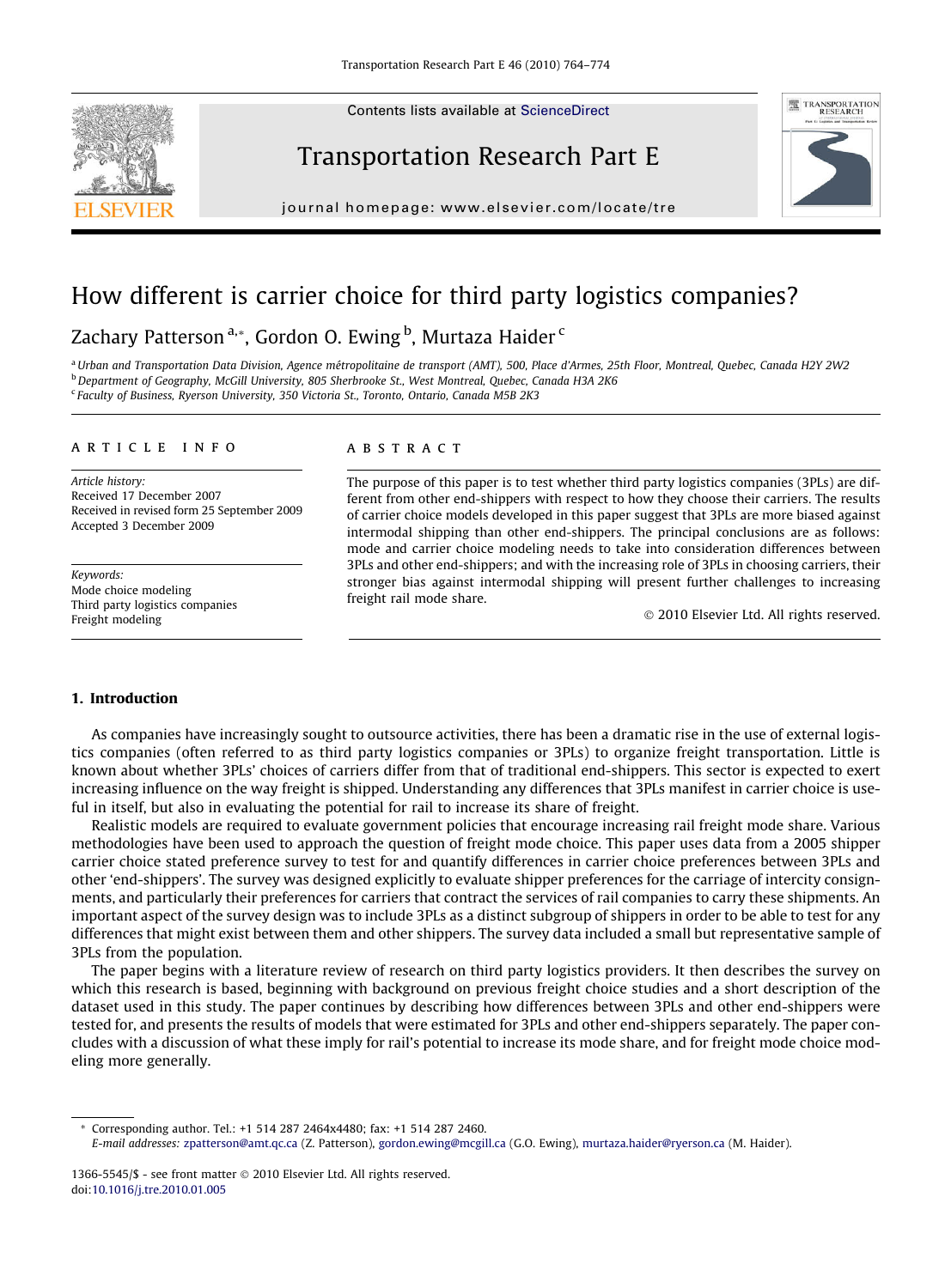### 2. Literature review – 3PLs

Third party logistics companies are businesses that provide a variety of logistics-related services. Services offered by 3PLs can include public warehousing, contract warehousing, transportation management, distribution management, freight consolidation, and increasingly the management of entire supply chains. The use of 3PLs has been increasing quickly since at least the 1980s as companies have attempted to outsource non-core activities, including transportation logistics. As a result of this growth, there has been a great deal of interest both in the academic literature and the business press.

The latter has focused on two broad themes related to 3PLs. The more general theme encompasses the growth of the industry ([Hoffman, 2006; Quinn, 2006](#page--1-0)), the proportion of companies using 3PLs and for what purposes they are used ([Ame](#page--1-0)[kudzi and Meyer, 2005; eyefortransport, 2005](#page--1-0)). It also covers how the industry has performed financially ([Hoffman, 2007;](#page--1-0) [Shister, 2006\)](#page--1-0). A third general theme is where the industry seems to be going in terms of both future geographical markets (e.g. China) [\(Biederman, 2007; Dibenedetto and Diben, 2007](#page--1-0)) and the future role that 3PLs are expected to play [\(Aimi, 2007;](#page--1-0) [Dibenedetto, 2007\)](#page--1-0).

The second theme has focused more on 3PLs from a customer perspective. This has included articles aimed at helping companies establish their need for 3PLs ([Oliver Silver, 2005](#page--1-0)), what type of 3PLs to choose ([Tompkins, 2006\)](#page--1-0), and how to evaluate particular 3PLs [\(Logistics Today, 2006\)](#page--1-0) and being careful which they choose ([Hannon, 2007; Hoffman, 2005\)](#page--1-0).

The academic literature has had some overlap with the above issues. For example, there has been survey research on the proportion of companies using 3PLs, for what types of services and for what reasons. This research has also looked at trends in the types of services used and those expected to be used in the future. These surveys have generally focused on North America and Europe [\(Lieb and Bentz, 2004; Peters et al., 1998\)](#page--1-0) and more recently on fast growing, developing markets [\(Mitra, 2006; Sohail et al., 2006\)](#page--1-0)). Another area of overlap with the business press has been on methods of establishing the need for, and selecting 3PLs, with the academic literature being more analytical. Some have proposed more qualitative approaches (e.g. [Foggin et al., 2004\)](#page--1-0) and others more quantitative (e.g. [Bottani and Rizzi, 2006\)](#page--1-0). There has also been some meta-analysis of previous 3PL research and on areas for future research ([Maloni and Carter, 2005; Murphy and](#page--1-0) [Poist, 2000](#page--1-0)).

Apart from these areas of overlap, there are several other themes in the academic literature. The first concerns the use of technology in 3PL operations [\(Evangelista and Sweeney, 2006; Lai et al., 2007\)](#page--1-0). There has been related work in operations research applied to 3PLs (e.g. [Ko and Evans, 2007; Kumar et al., 2006\)](#page--1-0).

Another academic stream of research involves analyzing the factors contributing to the success of particular 3PLs. This includes analysis of well-managed 3PLs ([Gunasekaran and Ngai, 2003\)](#page--1-0), how 3PLs manage their relationships with clients ([Knemeyer and Murphy, 2005; Sinkovics and Roath, 2004](#page--1-0)), customer perceptions of their 3PLs ([Wilding and Juriado,](#page--1-0) [2004\)](#page--1-0), and evaluations of the efficiency and financial performance of 3PLs [\(Min and Joo, 2006; Yeung et al., 2006](#page--1-0)). Related research has also looked at the degree to which the use of 3PLs can improve a client's performance ([Stank et al., 2003\)](#page--1-0), and how 3PLs can market themselves [\(Wang et al., 2006](#page--1-0)).

Whatever the focus of the particular articles, the broad conclusions are clear: the 3PL industry continues to grow and has a large potential. Since 1996 the US 3PL industry has grown annually by an average of 14.4% [\(Quinn, 2006](#page--1-0)), with a growth of 17.7% in 2006 resulting in total revenues of US\$110.6 billion [\(Hoffman, 2007](#page--1-0)). Globally, the market is estimated at US\$390 billion. This growth is expected to continue as more firms outsource logistics functions. One recent survey found that 69% of companies already outsource some of their logistics functions, with the largest proportion (46%) outsourcing transportation logistics functions ([eyefortransport, 2005\)](#page--1-0). Although larger companies have been at the forefront of logistics outsourcing, it is becoming more common for smaller companies. 3PL use by the top 100 Fortune 500 companies grew from 73% to 89% between 2001 and 2005. During the same period the 100 smallest increased their 3PL use rate from 24% to 51% [\(Quinn, 2006](#page--1-0)).

While research on 3PLs has grown quickly, it has not included carrier and mode choice. In particular, little research has looked explicitly at choice differences between 3PLs and end-shippers.

Although, there have been numerous freight mode stated preference (SP) studies reported in the literature [\(Fowkes and](#page--1-0) [Tweddle, 1988; Fridstrom and Madslien, 2001; Norojono and Young, 2003; Shinghal and Fowkes, 2002; Vellay and de Jong,](#page--1-0) [2003; Wigan et al., 2000\)](#page--1-0), a survey of this literature reveals a silence on the issue of 3PLs' choices of mode or carrier. One recent exception is a paper by [Patterson et al. \(2007\)](#page--1-0). Within the revealed preference (RP) literature (e.g. [Calzada](#page--1-0) and Jiang, [1997; Jiang et al., 1999; Vellay and de Jong, 2003; Young et al., 1983](#page--1-0)), there is also no explicit consideration of 3PLs relative to end-shippers.

To conclude, it is clear that since 3PLs are being used much more, they are becoming more important as freight transportation mode choosers and hence as a source of demand. If 3PLs do behave differently from other shippers with respect to carrier and mode choice, this would have important implications for understanding future freight demand. This paper seeks to investigate the degree to which 3PLs differ with respect to their carrier and mode choice preferences.

#### 3. The data set

The data set used in this analysis comes from a stated preference survey of 'end-shippers' in the busiest trade and transportation corridor in Canada – the Quebec City – Windsor Corridor. This data set has been described elsewhere [\(Patterson](#page--1-0) [et al., 2007\)](#page--1-0) and so its description is kept short here.